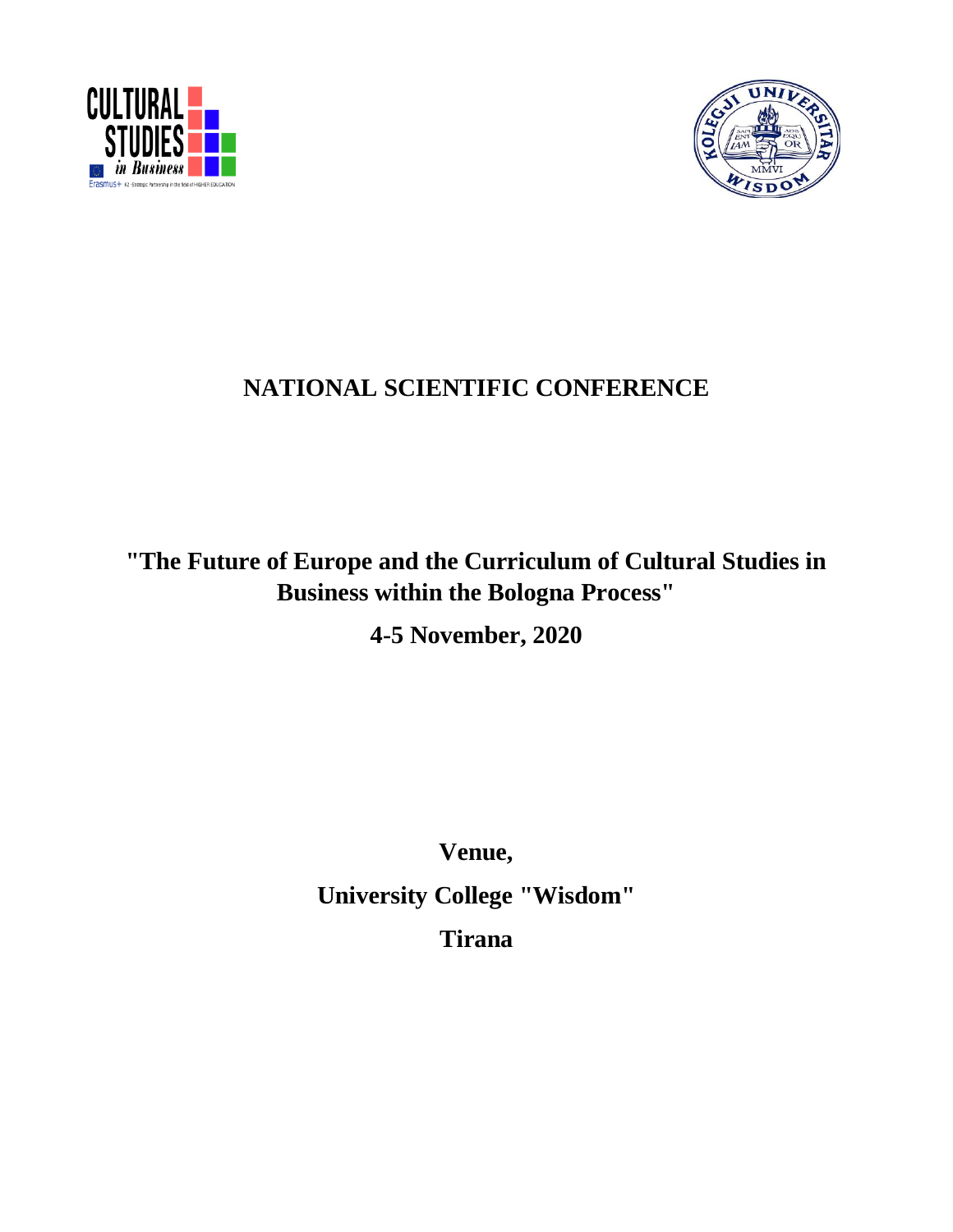



# **"The Future of Europe and the Curriculum of Cultural Studies in Business within the Bologna Process"**

## **Program**

## **Wednesday- 4 November Meeting with Participants**

Conference Room University College "Wisdom"

## **9:30- 10:00 Registration of Participants**

## **Plenary Session**

- 10:00 -10:15Welcome Speech **Prof. As. Dr. Naim MËÇALLA**  Vice Rector of University College "Wisdom" 10.15- 10.25 Welcome Speech **Prof. As. Dr. Erika MELONASHI** Dean of the Faculty of Economic and Social Sciences at Wisdom University College
- 10.25-10.35 Welcome Speech of **Mr. Besard RUSI** Shareholder / Company Broker RE /MAX Albania and Kosovo
- 10.35-10.45 Welcome Speech: **Mr. Nensi DRAGOTI** Executive Director of the Albanian Educational Foundation

Chairperson: **Dr. Irna DOBI** 

10:45-11:00 **Coffee break** 

## **Panel I**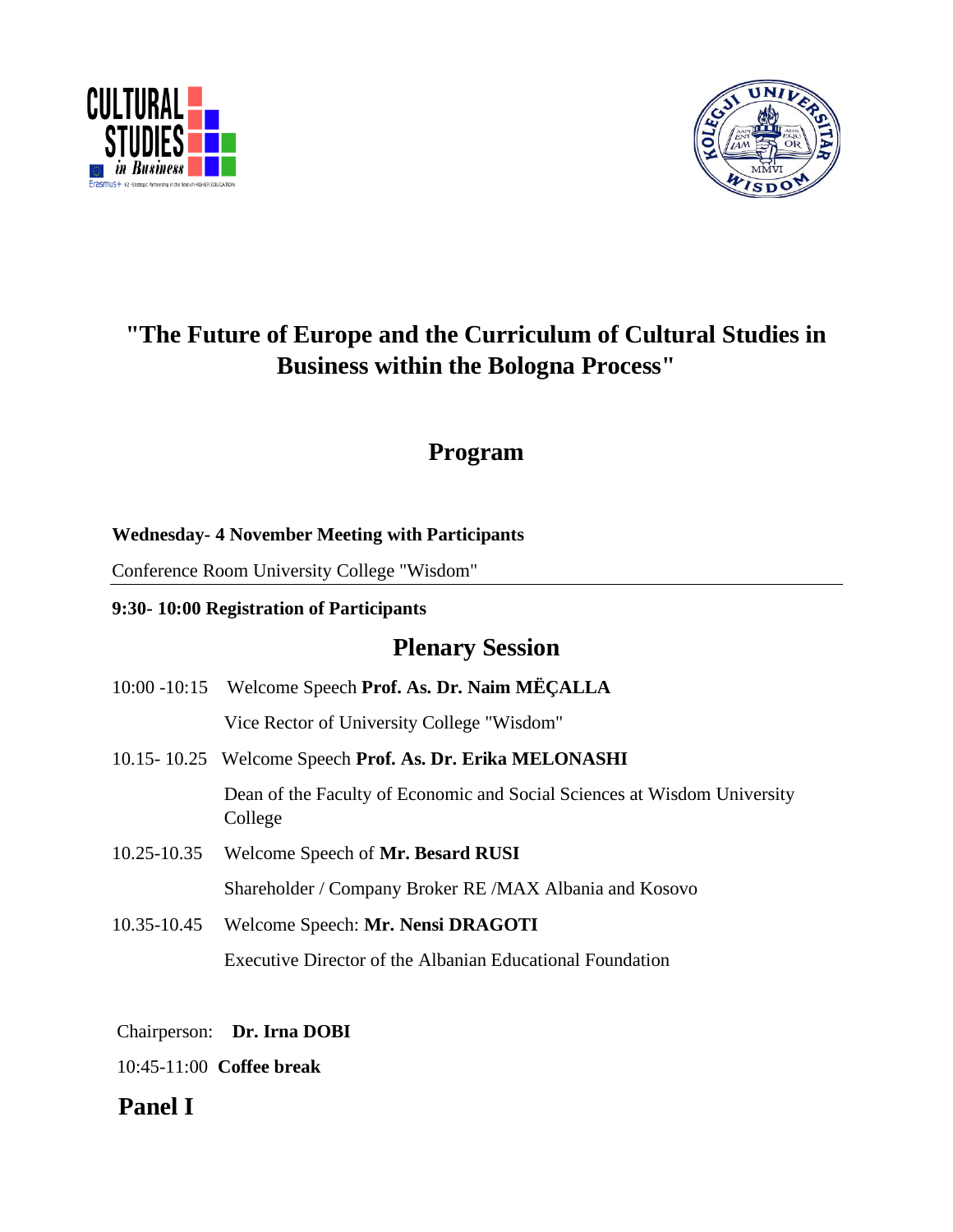



**The Future of Europe and the Curriculum of Cultural Studies in Business within the Bologna Process**

**Conference Room**

**Chairperson: Dr. Irna DOBI** 

11:00-11:10

"**Social Enterprises As A Challenge for NGO and Real Initiatives In National Level and the Need For Students Who Know More About Culture"**

**Msc. Nensi DRAGOTI,** Executive Director Albanian Education Foundation

#### 11:10-11:25

**"The Future Of Europe And The Cultural Studies On Business Curricula Under The Framework Of Bologna's Process**"

 **Dr. Enriko CEKO** Lecturer at University College "Wisdom"

11:25-11:35

*"***The Impact Of Bologna Process In Reshaping The Albanian Higher Education System, The Process of New Alternative Courses such as Cultural Studies in Business"** 

 **Dr. Lediana BESHAJ ,** Lecturer at University College Wisdom **Dr. Manjola ZAÇELLARI** Lecturer at Aleksandër Moisiu University of Durrës

11:35-11:45

"**Sustainable Development Of Higher Education - Youth Employment In Albania and the importance of Cultural studies in business"**

**Msc. Marjeta XHABRAHIMI (Kodra),** Lecturer of University College "Wisdom"

11:45- 12:00

**"Business Model For Sustainable Development And Cultural Challenges"**

 **Prof.As.Dr. Iljas MEHMETI,** Lecturer of University College "Wisdom"

12:00-12:10

**"Culture and Formation of Preferences In Economy"** 

**Msc. Gerta GJETA** Lecturer at University College "Wisdom" **Msc. Meri KRAJA** Lecturer at University College "Wisdom"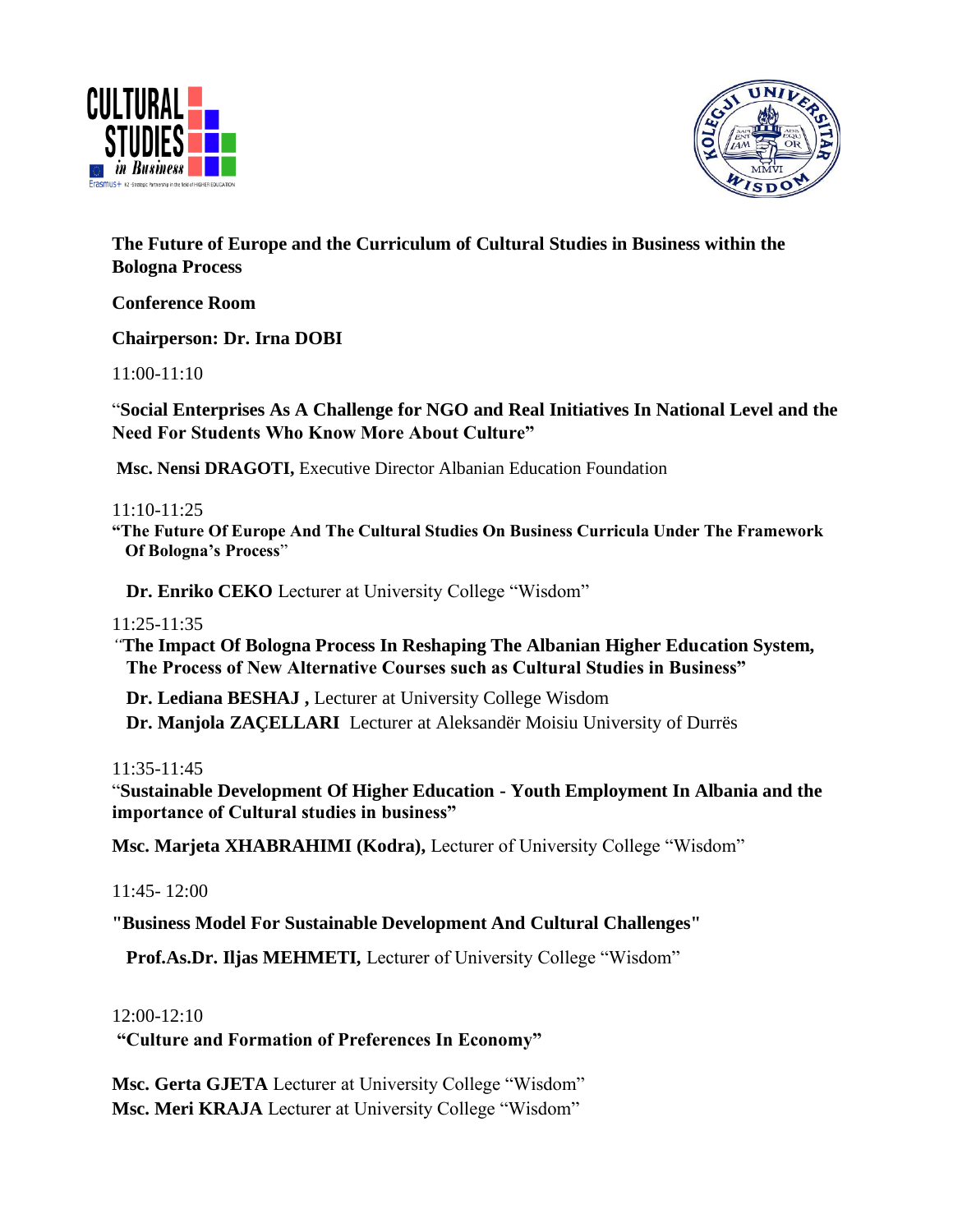



12:10-12:25

## **"Social Responsibility: An Important Part Of The Business Model"**

**Msc. Meri KRAJA**, Lecturer at University College "Wisdom" **Msc. Gerta GJETA** Lecturer at University College "Wisdom"

12:25-12:35

**Higher Education And Sustainable Development: Challenges In The HEI Community"** 

**Dr. Ermir I. HAJDINI,** Lecturer at University College"Wisdom"

12:35-12:45

## **"Leadership And Business Communication, Addressing How And Why"**

**Dr. Edit BREGU** Deputy. Dean of the Faculty of Law, Lecturer at University College "Wisdom" **Msc. Flutur SHABANI,** Lecturer at University College "Wisdom" **Msc. Flavia KENAJ,** Lecturer at University College "Wisdom"

12.45-13.00.

## **"Globalization of Education and Higher Education Perspectives: The Bologna Process"**

**Msc. Flavia KENAJ** Lecturer at University College "Wisdom" **Dr. Edit BREGU** Deputy. Dean of the Faculty of Law, Lecturer at University College "Wisdom" **Msc. Flutur SHABANI** Lecturer at University College "Wisdom" 13.00-13:15

**Conference Conclusions**

**Distribution of Certificates / Book of Abstracts**

**Closing photo** 

 **PANEL II**

 **Room 12**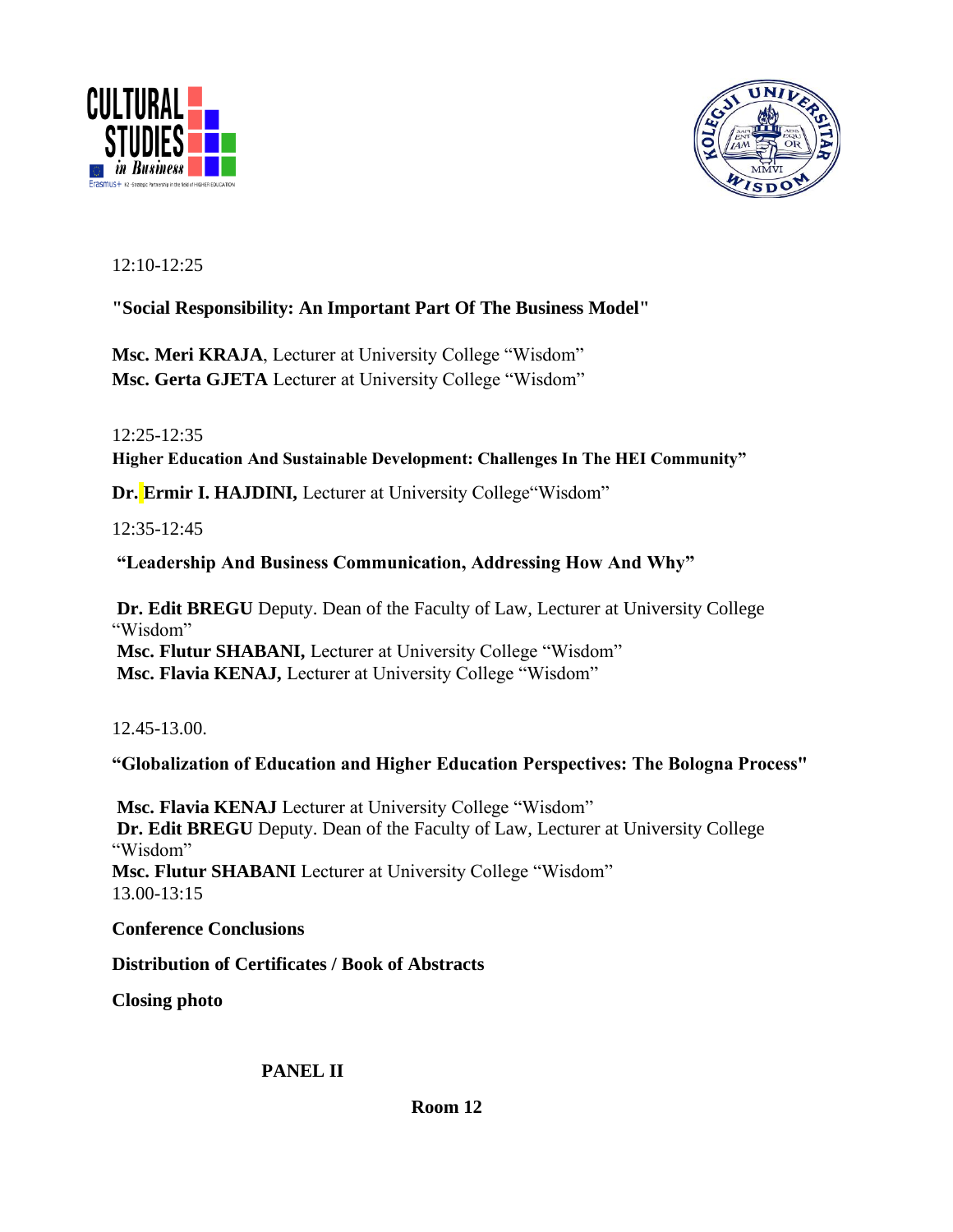



### **Chairperson: Msc. Gerta GJETA**

11:00-11:10

## **"Classroom Management In Primary Schools In Albania"**

**Msc. Jonida LESHA,** Luigj Gurakugji University, Faculty of Education Sciences

11:10-11:25

**"School Autonomy, Achievements and Challenges in the Education Reform Process"**

**Dr. Irna DOBI,** Lecturer at University Collge "Wisdom" **Brunilda FUSHAJ**, student at University College"Wisdom"

11:25-11:35

## **"Innovations Of Technology In The Service Of The Economy And Their Risk"**

**Msc. Loreta CICO,** Lecturer at University College "Wisdom" **Dr. Rajmonda BELULI,** Lecturer at University College "Wisdom"

11:35-11:45

**"Impact Of Covid-19 On Decision Making In Relation To Structural Factors Of Organizational Design**" **Dr. Ludmilla SHKURTI,** Lecturer at University College "Wisdom"

11.45- 12:00

**"Reflection on The Advantages And Disadvantages Of Online Learning Versus Auditor Learning."**

**Dr. Marsela SHEHU,** University of Sports of Tirana, Faculty of Motion Sciences, Department of Social Sciences and Education.

Dr. Rina MUKA, Luigi Gurakuqi University, Faculty of Education Sciences, Department of Teaching.

12:00-12:10

**"Orientation Of Youth In Career And Vocational Training"** 

**Dr. Rajmonda BELULI,** Lecturer at University College "Wisdom" **Msc. Loreta CICO,** Lecturer at University College "Wisdom"

12:10-12:25